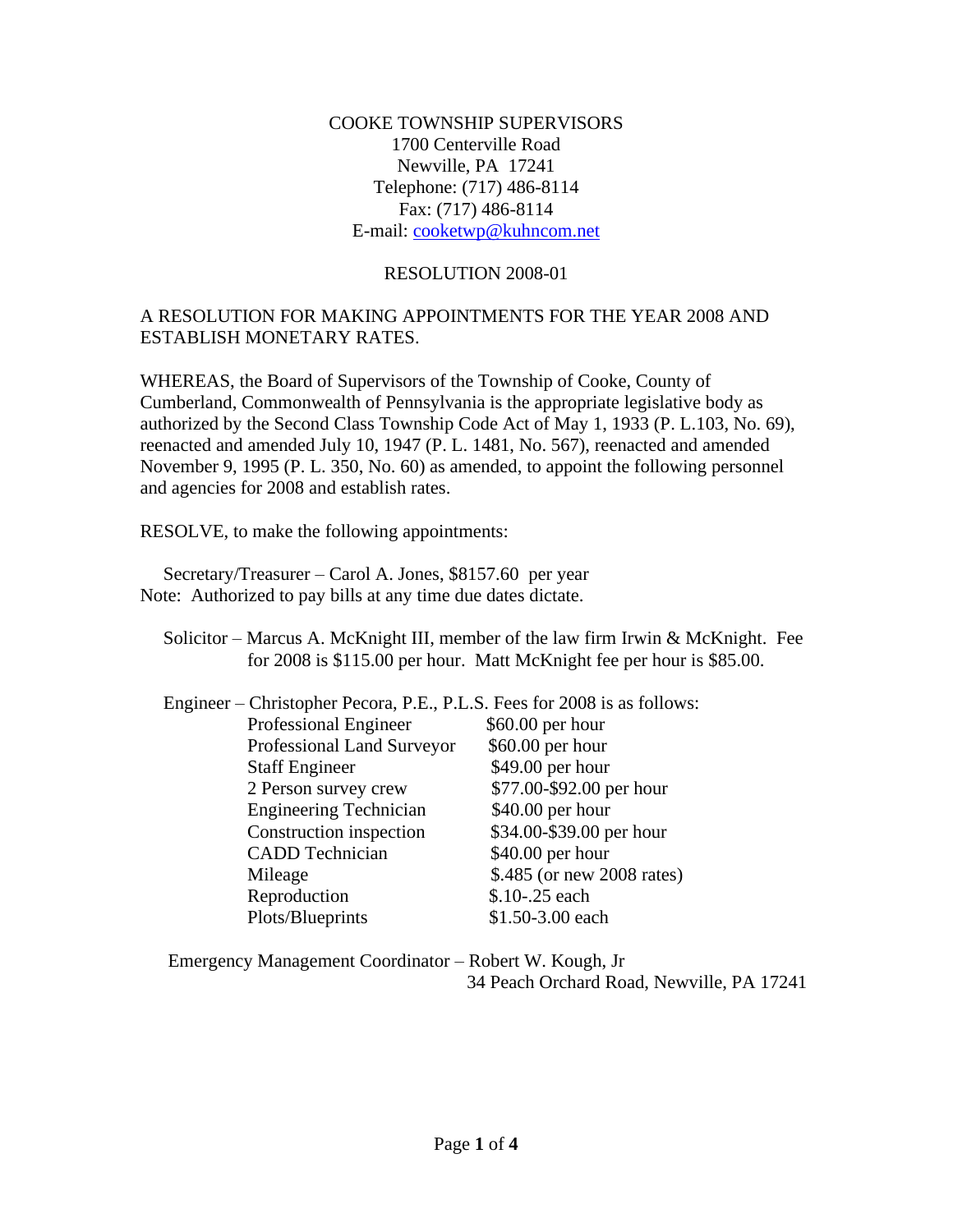SEO – Jonathan E. W. Reisinger, 218 East Yellow Breeches Road, Carlisle, PA 17013. Rates established under Resolution 2004-07.

| \$425.00                                |
|-----------------------------------------|
| $$80.00+($10)$                          |
| \$175.00                                |
| \$50.00                                 |
| $$50.00+($5)$                           |
| $$50.00+($5)$                           |
|                                         |
| $$150.00+($5)$                          |
| $$150.00+($5)$                          |
|                                         |
| $$150.00+($10)$                         |
| $$50.00+($5)$                           |
| Permit Fee for Recycling, Incinerating, |
| $$150.00+($10)$                         |
| \$40.00                                 |
|                                         |

Alternate SEO – Larry Barrick, Jr., 160 Springfield Road, Shippensburg, PA 17257

 Cooke Township Fire Chief – Robert W. Kough, Jr. Township to pay \$20.00 dues to Cumberland County Fire Chief Association.

 Fire Protection – Penn Township Volunteer Fire Co & Citizen's Fire Co. of Mt. Holly Springs.

Bank Depository – Orrstown Bank, Stonehedge Plaza, Carlisle, PA 17013

 Insurance – PIRMA, H.A. Thompson Co. 961 Pottstown Pike, Chester Springs, PA 19425

Roadmaster – Gene Mentzer, \$14.08 per hour

Laborer/Equipment – Merle Sennett, \$13.11 per hour

Laborer/Equipment – Terry Mentzer \$13.11 per hour

Laborer – Edward Renard \$11.60

 Overtime pay for Thanksgiving, Christmas Day and New Year's Day will be at 1½ times hourly rate.

Codes Enforcement Officer – Fred Leeds \$13.11 per hour and \$.35 per mile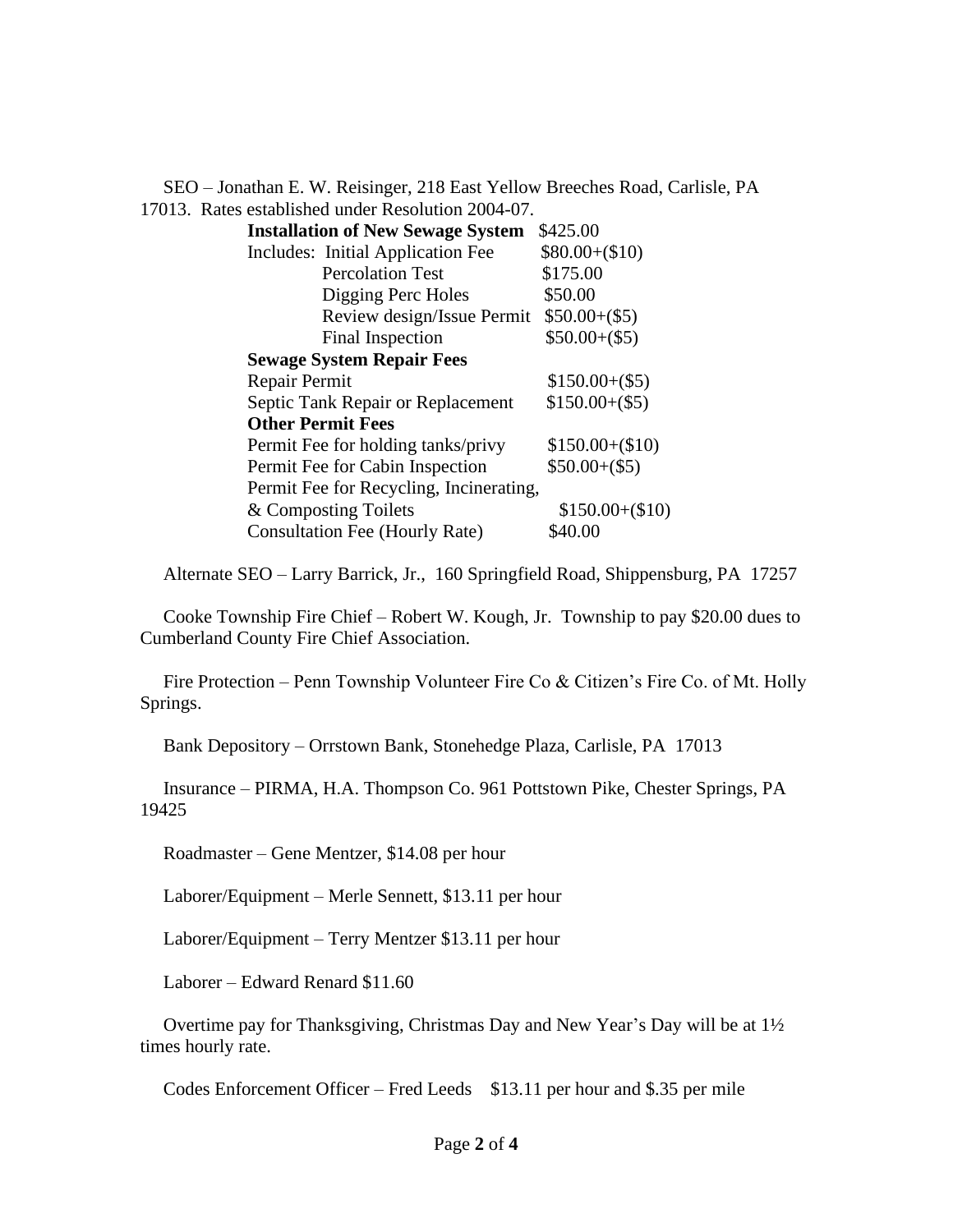New Hires for General Laborer - \$10.50 New Hires for General Laborer/Equipment - \$12.00 per hour

## **Building Permit and Township Valuation Permit Resolution 2005-07**:

 Twenty (\$20.00) dollars for small projects costing greater than Five Hundred (\$500.00) dollars but less than One Thousand (\$1000.00) dollars.

 Twenty-Five (\$25.00) dollars for projects costing One Thousand (\$1000.00) dollars and Five (\$5.00) dollars per One Thousand (\$1000.00) dollars thereafter.

**Occupancy Permit**: Ten (\$10.00) dollars.

## **Review of Subdivision and Land Development Plans**

 Residential Plans: \$300.00 Commercial Plans: \$350.00

 Plus Engineer, Sewage Enforcement Officer, Solicitor review fees, and Cumberland County Planning Commission review fees.

| Tax Collector's Service Fees                     |         |
|--------------------------------------------------|---------|
| Tax Certification (per year/per parcel)          | \$5.00  |
| Copy of tax bill (per bill)                      |         |
| Non-sufficient Funds Checks Returned (per check) | \$20.00 |

 Planning Commission Members are: Andre Weltman, Chairman, Bill Jones, Jean Jehu, Linda Smith, and Robert Minck

 Supervisors Pay: Sangialosi \$150.00 per month, Batt \$150.00 per month, and Jones \$150.00 per month

 Working Supervisors: \$11.67 per hour as established in March 2007 by the Township Auditors.

 \$.35 per mile reimbursement for use of private vehicle on township business for township employees.

 WCCOG Representatives: Primary: Sam Sangialosi Secondary: Bill Jones

MUNICIPAL ADVISORY BOARD Representative: Bill Jones

PSATS Voting Delegate: NONE

 Delegates to State PSATS Convention: Bill Jones, Sam Sangialosi, Diane Batt, and Carol A. Jones